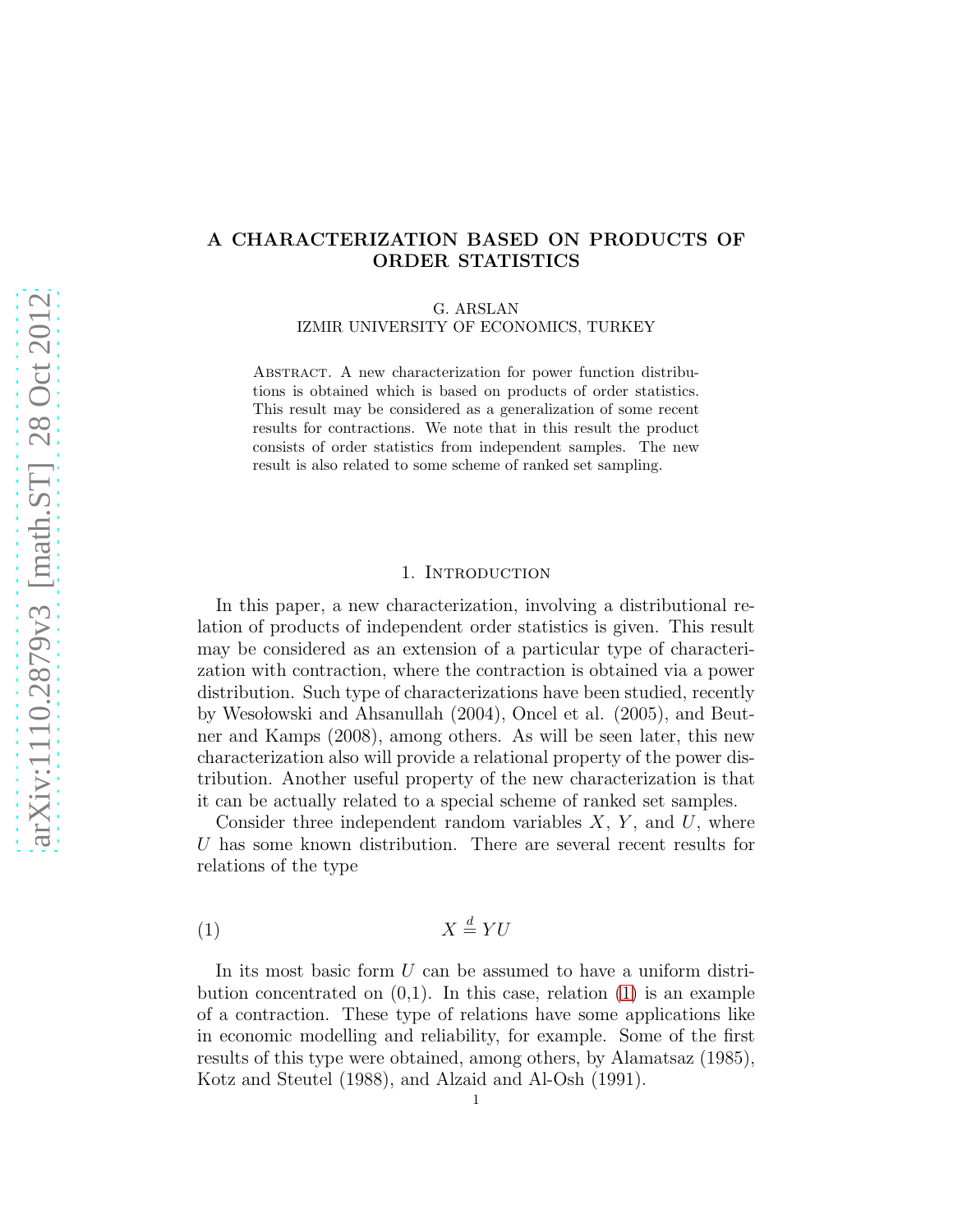There are many interesting distributional relations and characterization results based on this type of relation. In this paper, we will consider relations where  $X$  and  $Y$  will be some order statistic.

We will write  $X \sim Pow(\alpha)$  if  $F_X(x) = x^{\alpha}, \ \alpha > 0, \ x \in (0,1),$  and  $Y \sim Par(\alpha)$ , if  $F_Y(y) = 1 - y^{-\alpha}$ ,  $\alpha > 0$ ,  $y \in (1, \infty)$ .

As will be seen later, it will be convenient to describe the new results in terms of some special type of a ranked set sample scheme. Actually the result in this paper may be interpreted in different ways. Since we will use ordinary order statistics and generalized order statistics we just give the definition of generalized order statistics.

Let  $F$  be an absolutely continuous distribution function (df) with density function f. Let  $n \in \mathbb{N}$ ,  $\tilde{m} = (m_1, \ldots, m_{n-1}) \in \mathbb{R}^{n-1}$ ,  $k > 0$ , and for all  $1 \leq i \leq n-1$ ,

$$
\gamma_i = k + n - 1 + M_i > 0,
$$

where  $M_i = \sum_{j=i}^{n-1} m_j$ . The random variable  $X(r, n, \tilde{m}, k)$ ,  $1 \leq r \leq$  $n$ , is called the r-th generalized order statistics from an absolutely continuous df  $F$  if their joint density function is

$$
f_{X(1,n,\tilde{m},k), ..., X(n,n,\tilde{m},k)}(x_1, ..., x_n)
$$
  
=  $k \left( \prod_{j=1}^{n-1} \gamma_j \right) \left( \prod_{i=1}^{n-1} (1 - F(x_i))^{m_i} f(x_i) \right) (1 - F(x_n))^{k-1} f(x_n)$ 

Let  $X_{1:n}, X_{2:n}, \ldots, X_{n:n}$  denote the order statistics for random variables  $X_1, X_2, \ldots, X_n$ . Similarly, let  $X_{1:n}^*, X_{2:n}^*, \ldots, X_{n:n}^*$  denote the generalized (or m-generalized) order statistics for an underlying distribution function F, when  $m_i = m$  for all  $1 \leq i \leq n-1$ . For more details about generalized order statistics, the reader is referred to Kamps (1995).

#### 2. Some Contraction Type Characterizations

Beutner and Kamps (2008) considered characteriaztions of type [\(1\)](#page-0-0), where  $U \sim Pow(\alpha)$  or  $U \sim Par(\alpha)$ , and X, Y are neighboring generalized order statistics. In particular, for  $U \sim Pow(\alpha)$ , they obtained characterizations based on the following relations:

(2) 
$$
X_{r:n}^{*} \stackrel{d}{=} X_{r+1:n}^{*} \cdot U,
$$

$$
X_{r:n}^{*} \stackrel{d}{=} X_{r:n-1}^{*} \cdot U,
$$

$$
X_{r:n-1}^* \stackrel{d}{=} X_{r+1:n}^* \cdot U.
$$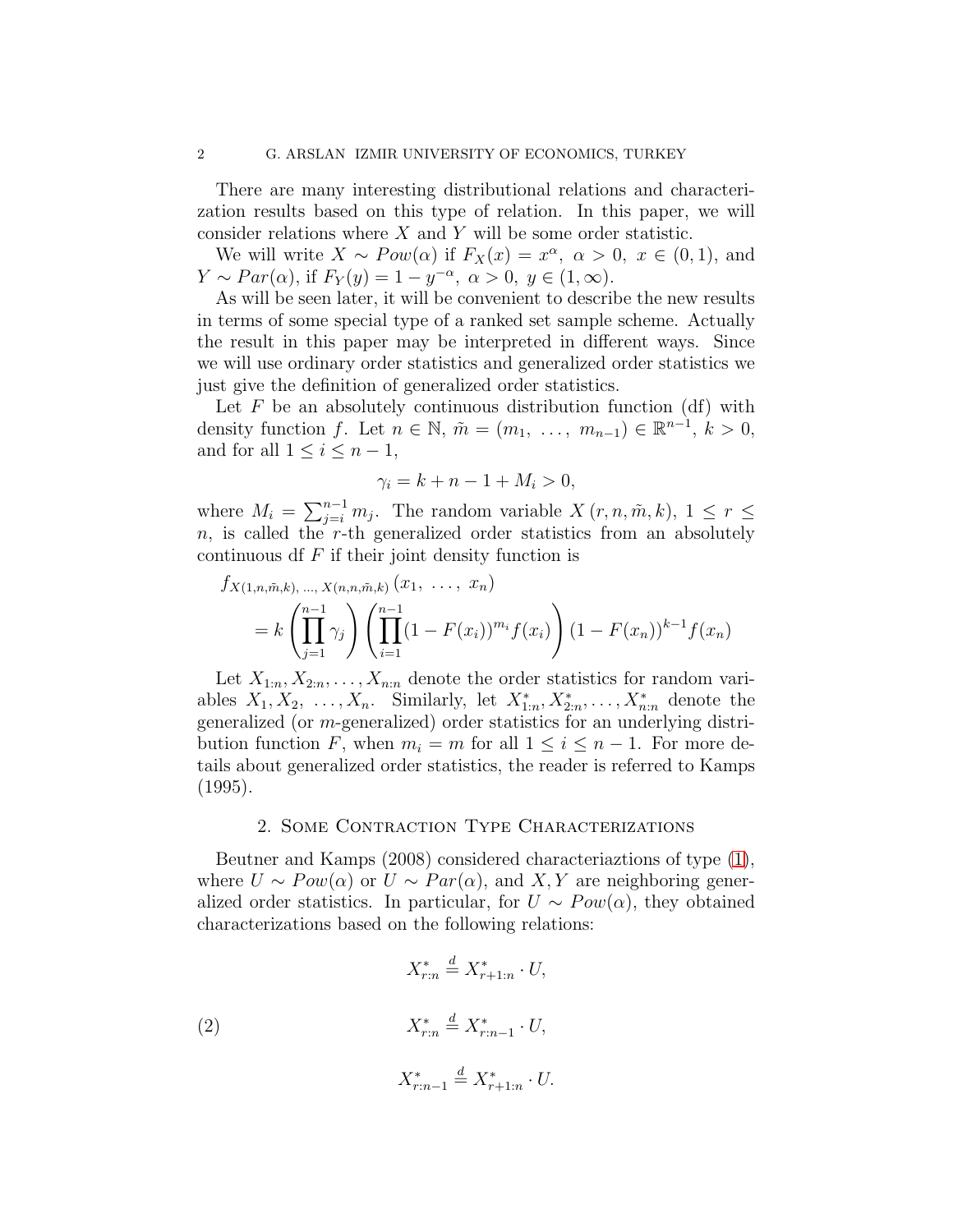The results in Beutner and Kamps (2008) generalize some other characterizations, given, for example, in Oncel et al.  $(2005)$ , or Wesolowski and Ahsanullah (2004). The main result of this paper is a characterization of type [\(1\)](#page-0-0), which is similar to the relation given in the following result of Beutner and Kamps (2008).

Theorem 1. Let  $X_{1:n-1}^*$ , ...,  $X_{n-1:n-1}^*$  and  $X_{1:n}^*$ , ...,  $X_{n:n}^*$  be m*generalized order statistics,*  $m \neq 1$ *, based on* F*, let* V *be independent of*  $X_{1:n-1}^*$ , ...,  $X_{n-1:n-1}^*$  *and let*  $\alpha > 0$  *and*  $r \in \{1, ..., n-1\}$  *be fixed. Then any two of the following three conditions imply the third:*

(1) 
$$
V \sim Pow(\alpha),
$$
  
\n(2)  $X_{r:n}^* \stackrel{d}{=} X_{r:n-1}^* V,$   
\n(3) 
$$
F(x) = \begin{cases} G_{m,\lambda,\beta}(x), & x \in \left(0, \left[(m+1)\lambda\right]^{-\frac{1}{\beta}}\right), \text{if } m > -1 \\ 1 - \left(1 + \lambda(-x)^{\beta}\right)^{-\frac{1}{m+1}}, \text{if } m < -1 \end{cases}
$$

In the next section we will present the main result, which in contrast to the above characterization, includes a product of two order statistics.

#### 3. Results

As a preparation for the main result, we introduce a preliminary distributional result, which involves products of maximal order statistics from a uniform distribution.

Let  $X_1, X_2, \ldots, X_n$  be iid random variables with continuos distribution function  $F(x)$ . If  $X_i \sim Pow(1)$ , that is, uniformly distributed on  $(0, 1)$ , then it can be shown that the following relation is true:

$$
U_{1:n} \stackrel{d}{=} U_{1:1}^{(1)} U_{2:2}^{(2)} \cdots U_{n:n}^{(n)}
$$

Here the  $U_{i:i}^{(i)}$  $i_{i,i}^{(i)}$ ,  $1 \leq i \leq n$ , denote the maximum order statistics from independent samples of size  $i$  from a uniform distribution on  $(0, 1)$ . It should be noted that the  $U_{i:i}$  in this product are all independent. In fact, the following result is true as well, which is given here without proof.

<span id="page-2-0"></span>**Theorem 2.** Let  $X_1$ ,  $X_2$ , ...,  $X_n$ , ... *be iid absolutely continuous random variables with cdf*  $F(x)$ ,  $x \in (0,1)$ *. If*  $\{U_{i,i}^{(i)}\}$  $\{i: \atop i:i}\}, i \in \{1, 2, ..., n\}$ *are independent samples of size* i *from a uniform distribution on* (0, 1)*, and*

$$
X_{1:n} \stackrel{d}{=} U_{1:1}^{(1)} U_{2:2}^{(2)} \cdots U_{n:n}^{(n)},
$$

*then*  $F(x) = x, x \in (0, 1)$ *.*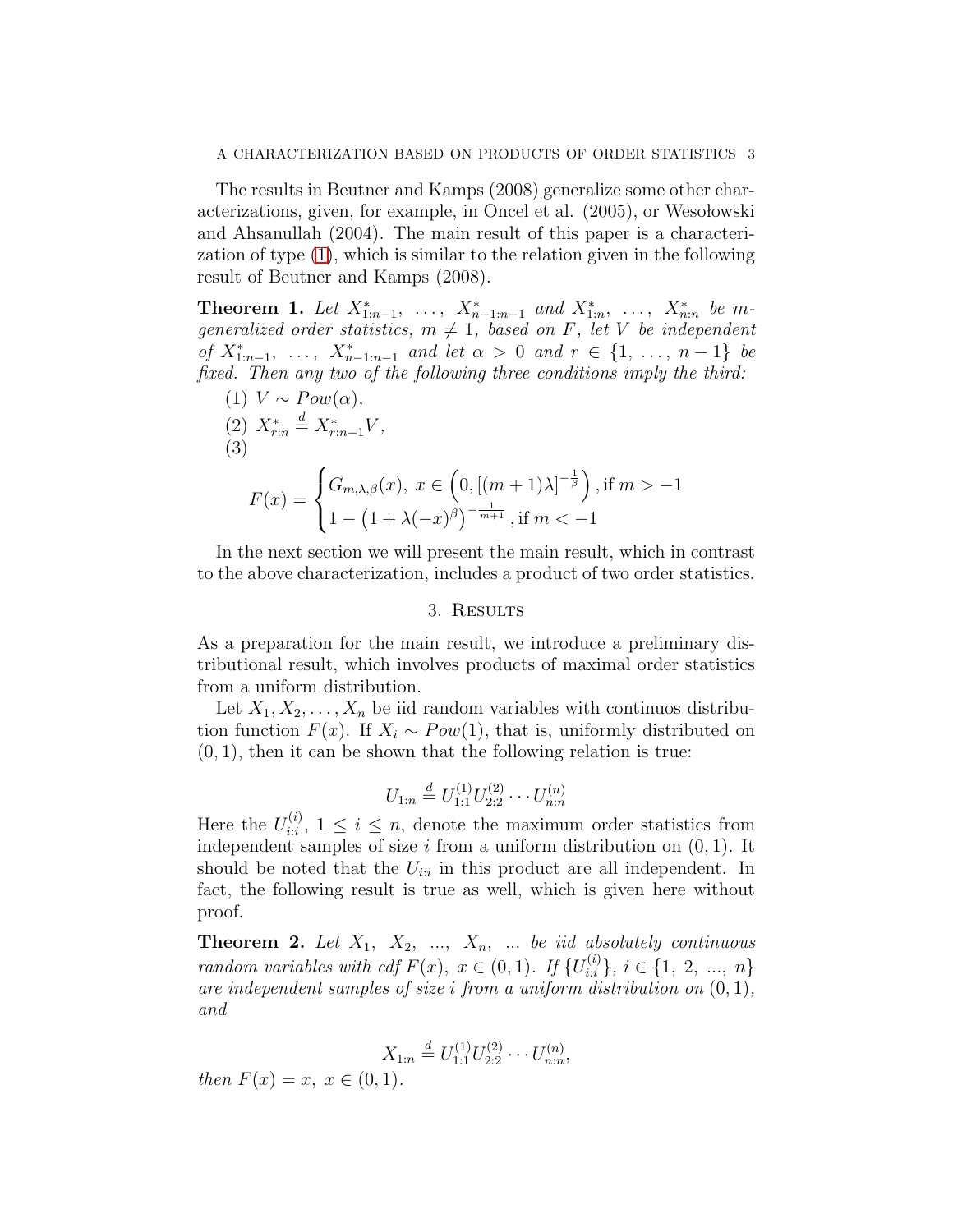Remark 3. *The proof of Theorem [2](#page-2-0) can be shown directly with multiple integration but this result will also follow from the next theorem.*

Before stating the main results, it will be convenient to introduce ranked set samples (RSS). Ranked set sampling is an alternative sampling design to simple random sampling when actual measurement is either difficult or expensive, but ranking a few units in a small set is relatively easy and inexpensive. This sampling design was first introduced by McIntyre (1952, 2005) .

An RSS can be simply described as follows. Let  $X_1, X_2, \ldots, X_n, \ldots$ be independent and identically distributed random variables with cdf F.

$$
\begin{array}{ccccccc}\nX_{1:n} & X_{2:n} & \cdots & X_{n:n} & \rightarrow & X_{[1,n]} \sim F_{1:n}(x) \\
\hline\nX_{1:n} & X_{2:n} & \cdots & X_{n:n} & \rightarrow & X_{[2,n]} \sim F_{2:n}(x) \\
\cdots & \cdots & \cdots & \cdots & \rightarrow & \cdots \\
X_{1:n} & X_{2:n} & \cdots & X_{n:n} & \rightarrow & X_{[n,n]} \sim F_{n:n}(x)\n\end{array}
$$

The following results can be interpreted as special cases of the above setup. In particular, we will start by considering the following sets of independent random variables

$$
X_{1:n} \cdots \underset{Z_{1:n}}{\overset{X_{k:n}}{\xrightarrow{\hspace{0.6cm}}} \cdots} \cdots \underset{Z_{k:n}}{\overset{X_{k:n}}{\xrightarrow{\hspace{0.6cm}}} \cdots} \cdots \underset{Z_{n-1:n}}{\overset{X_{n-1:n}}{\xrightarrow{\hspace{0.6cm}}} \cdots} \cdots \underset{Z_{n-1:n}}{\overset{X_{n-1:n}}{\xrightarrow{\hspace{0.6cm}}} \cdots} \cdots \underset{Z_{n-1:n}}{\overset{X_{n-1:n}}{\xrightarrow{\hspace{0.6cm}}} \cdots} \cdots \underset{Z_{n:n}}{\overset{Z_{n:n}}{\xrightarrow{\hspace{0.6cm}}} \cdots} \cdots \underset{Z_{n:n}}{\overset{Z_{n:n}}{\xrightarrow{\hspace{0.6cm}}} \cdots} \cdots \underset{Z_{n:n}}{\overset{Z_{n:n}}{\xrightarrow{\hspace{0.6cm}}} \cdots} \cdots
$$

**Theorem 4.** Let  $\{X_1, \ldots, X_n\}$ ,  $\{Y_1, \ldots, Y_{n-1}\}$ , and  $\{Z_1, \ldots, Z_n\}$  be *independent sets of random variables with common distribution function*  $F(x) = x^{\alpha}$ , *that is*  $X_i \sim Pow(\alpha)$ *. Then, for any*  $1 \leq k \leq n-1$ 

$$
(3) \t\t X_{k:n} \stackrel{d}{=} Y_{k:n-1} Z_{n:n}.
$$

*Proof.* Let  $Y = Y_{k:n-1}Z_{n:n}$ . Then

(4)  

$$
P(Y \le y) = \int_0^1 F_{n:n} \left(\frac{y}{u}\right) f_{k:n-1}(u) du
$$

$$
= F_{k:n-1}(y) + \int_y^1 F_{n:n} \left(\frac{y}{u}\right) f_{k:n-1}(u) du
$$

Hence,  $X_{k:n} \stackrel{d}{=} Y_{k:n-1}Z_{n:n}$  implies that

(5) 
$$
F_{k:n}(x) = F_{k:n-1}(x) + \int_x^1 F_{n:n}\left(\frac{x}{u}\right) f_{k:n-1}(u) du.
$$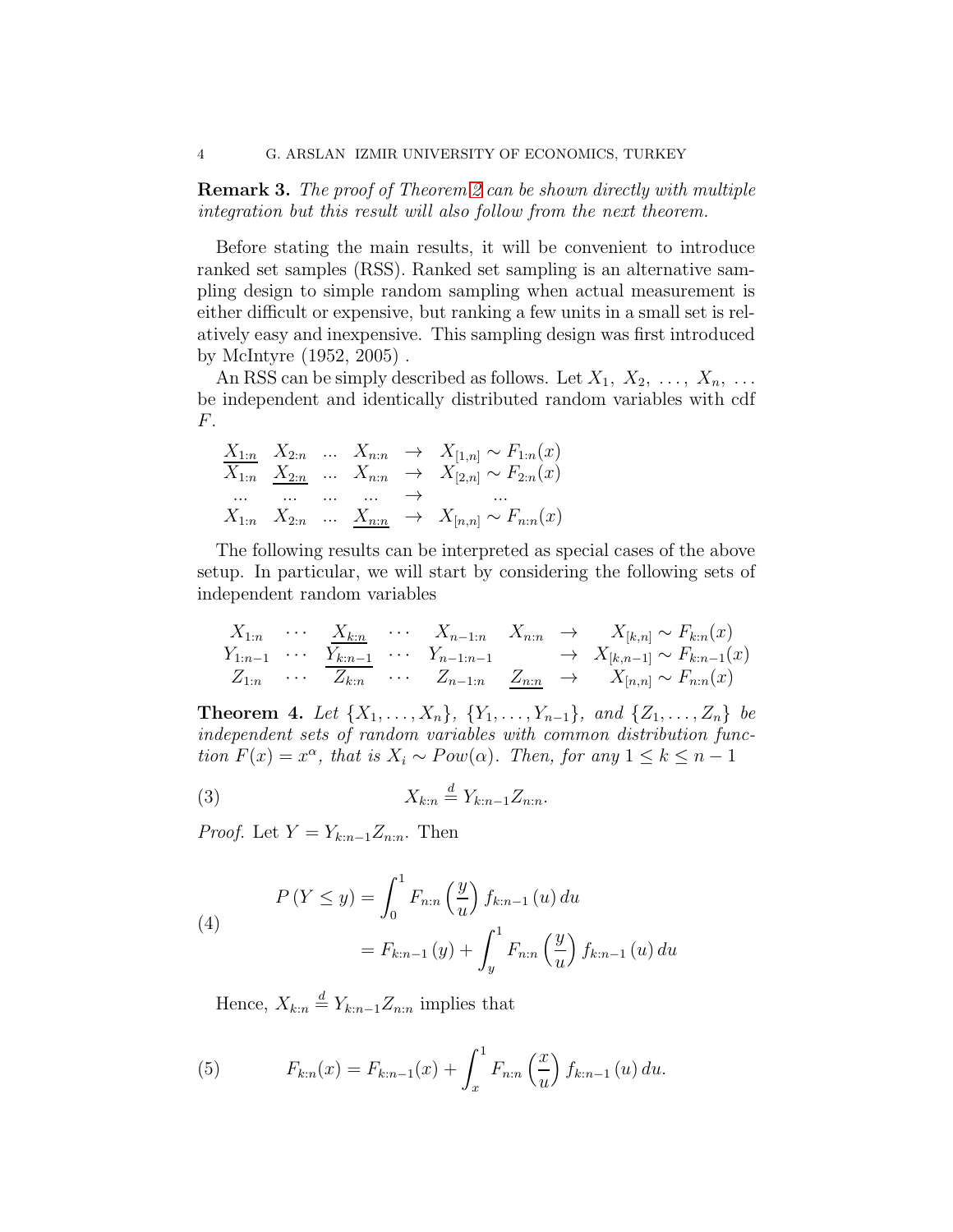### A CHARACTERIZATION BASED ON PRODUCTS OF ORDER STATISTICS 5

Since for any  $1 \leq k \leq n-1$ ,  $n [F_{k:n} - F_{k:n-1}] f = F f_{k:n}$ , (see, for example, Wesolowski and Ahsanullah  $(2004)$ , it follows that

(6) 
$$
\frac{F(x)f_{k:n}(x)}{nf(x)} = \int_x^1 F_{n:n}\left(\frac{x}{u}\right) f_{k:n-1}(u) du.
$$

Evaluating the integral, using  $X_i \sim Pow(\alpha)$ ,

$$
\int_{x}^{1} F_{n:n} \left(\frac{x}{u}\right) f_{k:n-1}(u) du = k {n-1 \choose k} \int_{x}^{1} \left(\frac{x^{\alpha}}{u^{\alpha}}\right)^{n} (u^{\alpha})^{k-1} (1 - u^{\alpha})^{n-k-1} \alpha u^{\alpha-1} du
$$
  
\n
$$
= k {n-1 \choose k} x^{\alpha n} \int_{x}^{1} (u^{\alpha})^{-n+k-1} (1 - u^{\alpha})^{n-k-1} u^{\alpha-1} du
$$
  
\n
$$
= k {n-1 \choose k} x^{\alpha n} \int_{x^{\alpha}}^{1} t^{-n+k-1} (1-t)^{n-k-1} dt, \quad (t = u^{\alpha})
$$
  
\n
$$
= k {n-1 \choose k} x^{-\alpha n} \int_{x^{\alpha}}^{1} (v-1)^{n-k-1} dv
$$
  
\n
$$
= k {n-1 \choose k} x^{\alpha n} (x^{-\alpha} - 1)^{(n-k)}
$$

On the other hand, it follows that

$$
\frac{F(x)f_{k:n}(x)}{nf(x)} = k \binom{n-1}{k} [F(x)]^k [1 - F(x)]^{n-k}
$$

$$
= k \binom{n-1}{k} (x^{\alpha})^k (1 - x^{\alpha})^{n-k}
$$

Hence, the proof is complete.

As an immediate consequence of this theorem, any order statistic  $X_{k:n}$  from a power distribution can be expressed in terms of maximum order statistics:

 $\Box$ 

<span id="page-4-0"></span>**Corollary 5.** Let  $X_1, \ldots, X_n$  be iid with cdf  $F(x) = x^{\alpha}, x \in (0,1)$ , *that is*  $X_i \sim Pow(\alpha)$ *. Then for any*  $1 \leq k \leq n-1$ 

$$
X_{k:n} \stackrel{d}{=} X_{[k:k]} X_{[k+1:k+1]} \cdots X_{[n:n]}.
$$

**Remark 6.** *Note that for*  $k = 1$  *and*  $\alpha = 1$ *, we obtain* 

$$
U_{1:n} \stackrel{d}{=} U_{[1:1]}U_{[2:2]} \cdots U_{[n:n]}.
$$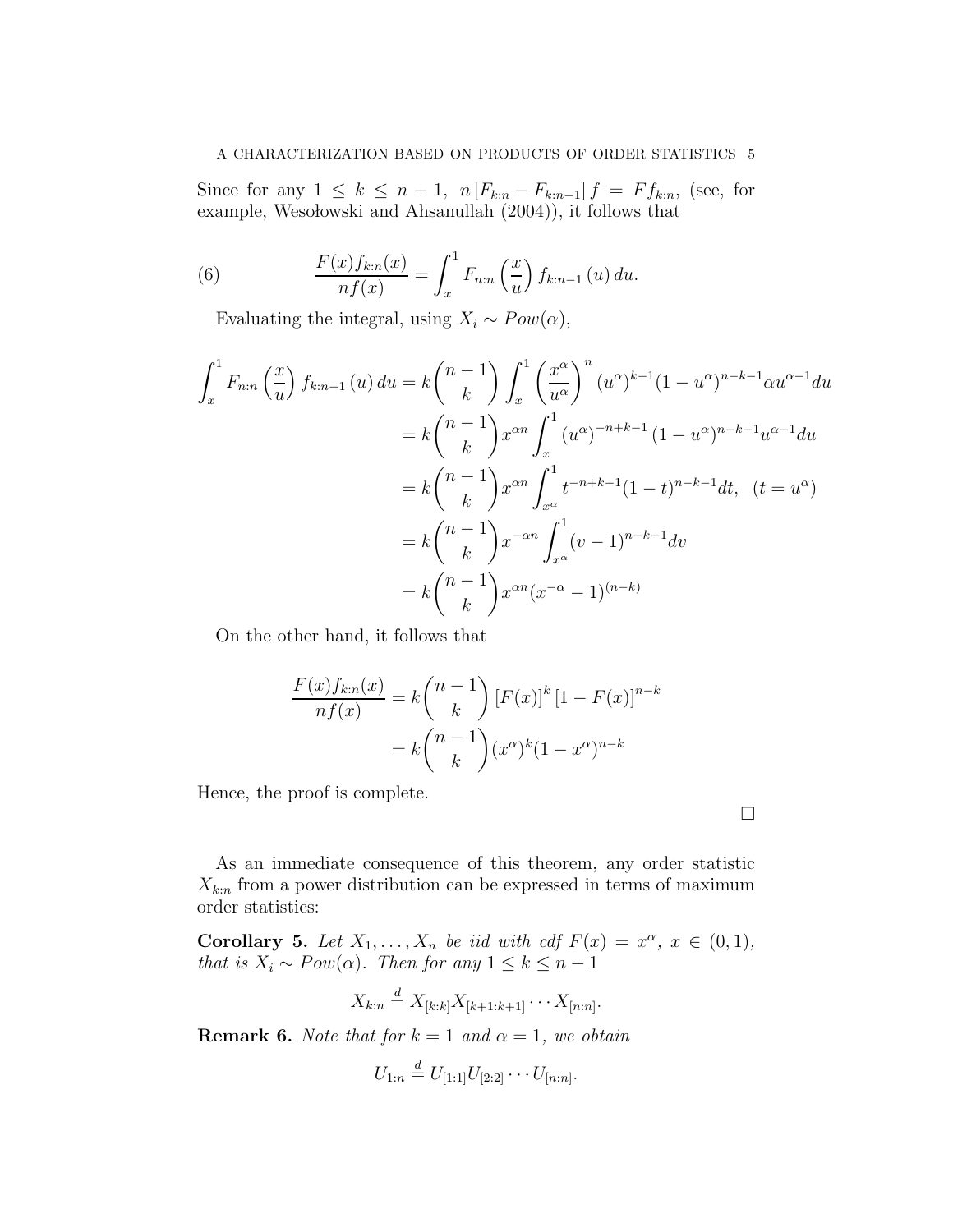This corollary can be interpreted in light of ranked set samples when it is considered as a special case of a ranked set sample as follows. Let  $X_1, X_2, \ldots, X_n, \ldots$  be iid random variables with cdf F. Consider the following maxima scheme.

$$
X_{1:1}
$$
\n
$$
X_{1:1}
$$
\n
$$
X_{2:2}
$$
\n
$$
X_{1:n}
$$
\n
$$
X_{2:n}
$$
\n
$$
X_{1:n}
$$
\n
$$
X_{2:n}
$$
\n
$$
X_{n:n}
$$
\n
$$
X_{n:n} \rightarrow X_{n:n} \sim F_{n:n}(x)
$$
\nIf  $F(x) = x^{\alpha}, x \in (0, 1)$ , that is  $X_i \sim Pow(\alpha)$ , then\n
$$
X_{k:n} \stackrel{d}{=} X_{[k:k]} X_{[k+1:k+1]} \cdots X_{[n:n]}.
$$

To prove the main result, we will use the following lemma. We note that this lemma can be considered as another special variant of the Choquet-Deny Theorem. The proof of this lemma is almost the same as the proof of Theorem 1 in Fosam and Shanbhag (1997) .

<span id="page-5-1"></span>Lemma 7. *Let* H *be a nonnegative function that is not identically equal to zero on*  $A = (0, 1)$ *. Also, let*  $\{\mu_x : x \in A\}$  *be a family of finite measures such that for each*  $x \in A$ ,  $\mu(B_x) > 0$ , where  $B_x = (x, 1)$ *. Then a continuous real-valued function*  $H$  *on*  $A$  *such that*  $H(x)$  *has a limit as* x *tends to* 1−*, satisfies*

<span id="page-5-0"></span>(7) 
$$
\int_{x}^{1} \left[ H(x) - H\left(\frac{x}{u}\right) \right] \mu_x(du) = 0, \ x \in (0, 1),
$$

*if and only if it is identically equal to a constant.*

**Remark 8.** We note that in this lemma  $\{\mu_x : x \in A\}$  is a family of *finite measures. If these finite measures are probability measures, then equation [\(7\)](#page-5-0) can be written as*

$$
H(x) = \int_x^1 H\left(\frac{x}{u}\right) \mu_x(du), \ x \in (0,1).
$$

**Theorem 9.** Let  $\{X_1, \ldots, X_n\}$ ,  $\{Y_1, \ldots, Y_{n-1}\}$ , and  $\{Z_1, \ldots, Z_n\}$  be *independent sets of random variables with common distribution function* F *such that the left and right extremities of* F *equal to 0 and 1, respectively. In addition, assume that* f *exists and is continuous on* (0, 1)*.* If for a fixed  $1 \leq k \leq n-1$ ,

$$
X_{k:n} \stackrel{d}{=} Y_{k:n-1} Z_{n:n},
$$

*then*  $X_i \sim Pow(\alpha)$ *.*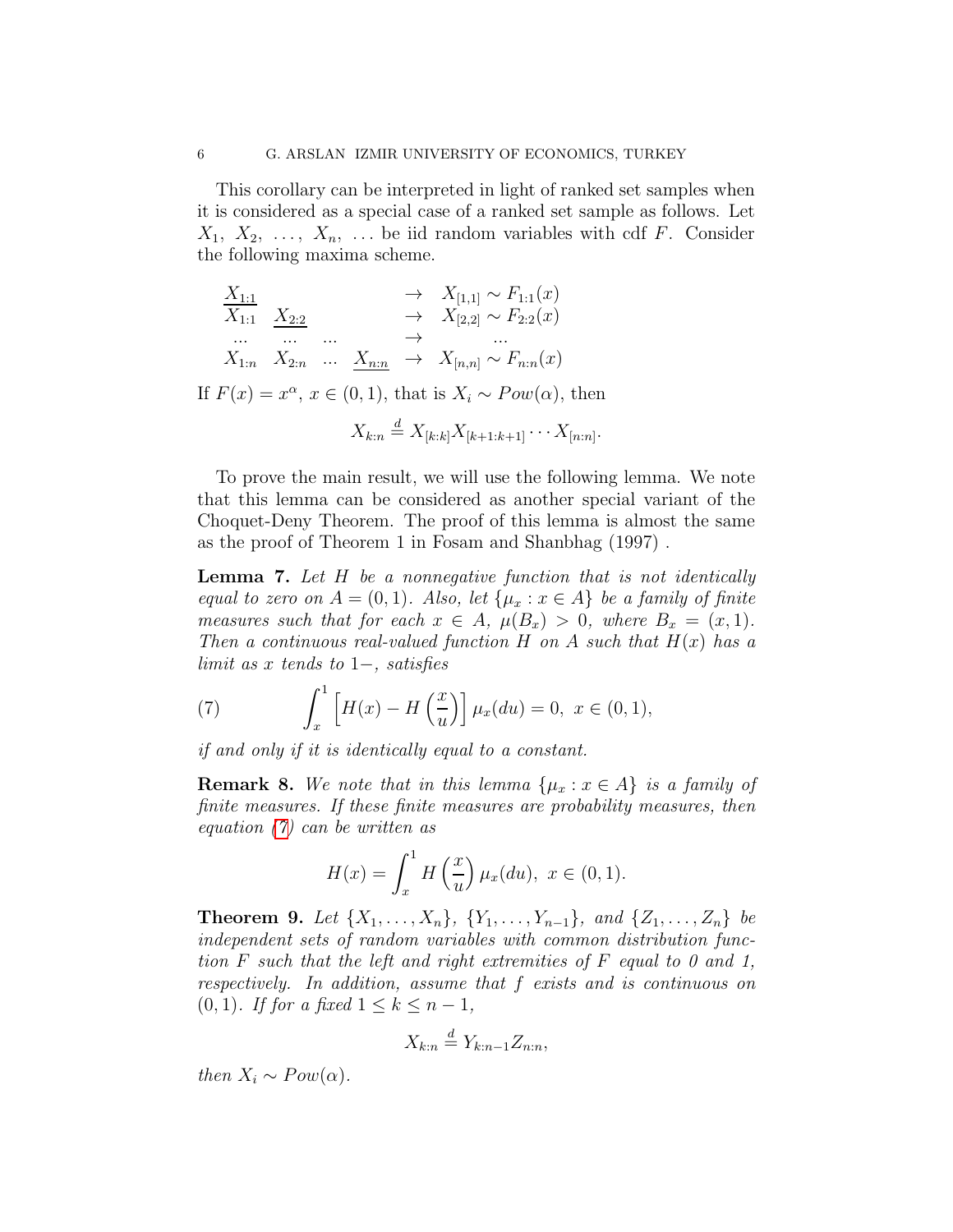*Proof.*  $X_{k:n} \stackrel{d}{=} Y_{k:n-1}Z_{n:n}$  implies that

(8) 
$$
F_{k:n}(x) = F_{k:n-1}(x) + \int_x^1 F_{n:n}\left(\frac{x}{u}\right) f_{k:n-1}(u) du
$$

<span id="page-6-0"></span>Since  $n [F_{k:n}(x) - F_{k:n-1}(x)] F(x) = nf(x)$ , we have

<span id="page-6-1"></span>(9) 
$$
F(x)f_{k:n}(x) = nf(x)\int_x^1 F_{n:n}\left(\frac{x}{u}\right)f_{k:n-1}(u)du
$$

By differentiating  $(8)$  with respect to x, it follows that

(10) 
$$
f_{k:n}(x) = \int_x^1 f_{n:n}\left(\frac{x}{u}\right) \frac{1}{u} f_{k:n-1}(u) du
$$

<span id="page-6-2"></span>From  $(9)$  and  $(10)$ , we obtain

$$
nf(x)\int_x^1 F_{n:n}\left(\frac{x}{u}\right)f_{k:n-1}(u)du = F(x)\int_x^1 f_{n:n}\left(\frac{x}{u}\right)\frac{1}{u}f_{k:n-1}(u)du
$$
or

$$
\int_{x}^{1} \left[ nf(x)F_{n:n}\left(\frac{x}{u}\right) - F(x)f_{n:n}\left(\frac{x}{u}\right) \frac{1}{u} \right] f_{k:n-1}(u) du = 0, \ x \in (0,1)
$$

This last equation can be written as

(11) 
$$
\int_x^1 F^n\left(\frac{x}{u}\right) \left[\frac{x f(x)}{F(x)} - \frac{\frac{x}{u} f\left(\frac{x}{u}\right)}{F\left(\frac{x}{u}\right)}\right] f_{k:n-1}(u) du = 0, \ x \in (0,1),
$$

or, defining  $H(x) = \frac{xf(x)}{F(x)}$ ,

(12) 
$$
\int_x^1 F^n\left(\frac{x}{u}\right) \left[H(x) - H\left(\frac{x}{u}\right)\right] f_{k:n-1}(u) du = 0, \ x \in (0,1).
$$

Now, using Lemma [7](#page-5-1) with  $\mu_x(B) = \int_{B \cap B_x} F^n\left(\frac{x}{u}\right)$  $\left(\frac{x}{u}\right)f_{k:n-1}(u)du, B_x =$  $(x, 1)$ , it follows that H is constant on  $(0, 1)$ ;

(13) 
$$
H(x) = \frac{xf(x)}{F(x)} = k, \ x \in (0, 1),
$$

for some  $k \in \mathbb{R}$ . The solution of this separable differential equation with boundary conditions  $F(0) = 0$  and  $F(1) = 1$  implies that  $F(x) =$  $x^{\alpha}, x \in (0,1).$